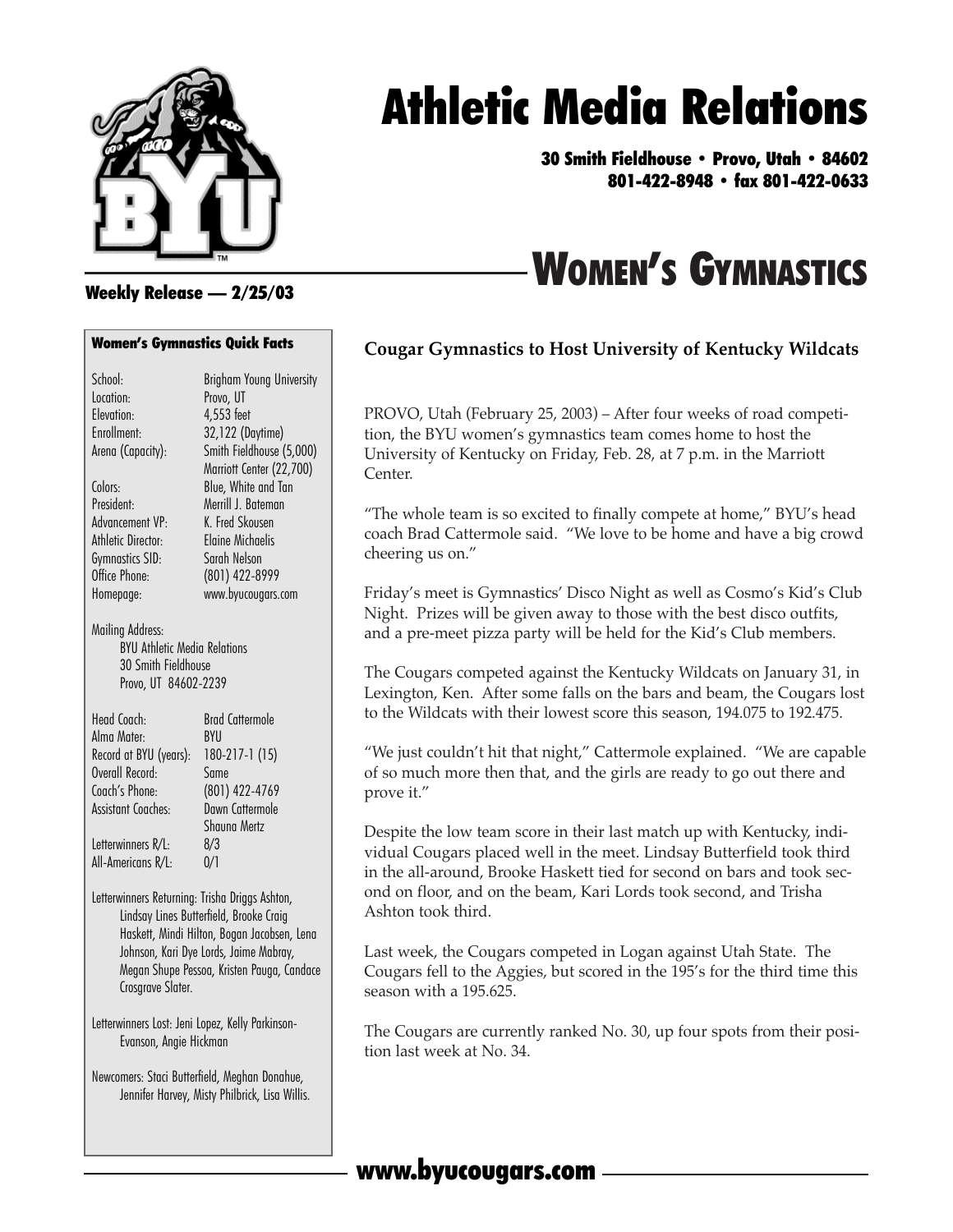#### Probable Lineup

#### All-Around Lindsay Butterfield

#### Vault

Brogan Jacobsen Lindsay Butterfield Trisha Ashton Meghan Donahue Megan Pessoa Kirsten Pauga

#### Bars

Lisa Willis Kirsten Pauga Kari Lords Lindsay Butterfield Brogan Jacobsen Brooke Haskett

#### Beam

Brooke Haskett Lisa Willis Kirsten Pauga Lindsay Butterfield Trisha Ashton Kari Lords

#### Floor

Lisa Willis/Trisha Ashton Brogan Jacobsen Lindsay Butterfield Candace Slater Brooke Haskett Kari Lords

#### **2003 Cougar Gymnastics Roster**

| Name                  | Ht.     | Year | Hometown                |
|-----------------------|---------|------|-------------------------|
| Trisha Ashton         | $5-4$   | Ir.  | Flower Mound, Texas     |
| Lindsay Butterfield   | $5-0$   | Sr.  | Chandler, Arizona       |
| Staci Butterfield     | $5-2$   | Fr.  | South Jordan, Utah      |
| Meghan Donahue        | 4-11    | Fr.  | Sierra Vista, Arizona   |
| Jennifer Harvey       | $5-4$   | Fr.  | Taft, California        |
| <b>Brooke Haskett</b> | $5 - 3$ | Sr.  | Mesa, Arizona           |
| Mindi Hilton          | $5-1$   | Sr.  | West Jordan, Utah       |
| Brogan Jacobsen       | $5 - 3$ | Jr.  | Salt Lake City, Utah    |
| Lena Johnson          | 4-11    | So.  | Athens, Georgia         |
| Kari Lords            | 4-11    | Jr.  | Las Vegas, Nevada       |
| Jaime Mabray          | $5 - 5$ | So.  | Carrollton, Texas       |
| Megan Pessoa          | $5-1$   | Ir.  | Provo, Utah             |
| Kirsten Pauga         | $5-5$   | So.  | Lethbridge, Alberta     |
| Misty Philbrick       | $5-0$   | Fr.  | Murray, Utah            |
| Candace Slater        | $5 - 5$ | Sr.  | Highland, Utah          |
| Lisa Willis           | 5-6     | Fr.  | Albuquerque, New Mexico |

Head Coach: Brad Cattermole (16th Season) Assistant Coaches: Dawn Cattermole (16th Season), Shauna Mertz (11th Season)

#### **Cougars Defeated by Utah State; Ashton Takes First on Vault and Beam**

LOGAN, Utah (February 21, 2003) - Despite a hearty effort by the BYU women's gymnastics team, the Cougars fell to the Utah State Aggies 195.925 to 195.625 Friday night in Logan.

The Cougars, receiving a score in the 195s for the second week in a row, placed well throughout the meet, but were hurt by deductions made on a few floor routines and some falls on the beam.

Junior Trisha Ashton tie for first on the beam, along with Utah State's Meagan Nelson, with a season high score of 9.925. Ashton also took first on vault with a 9.875.

Utah State's Nicole Kilpatrick took the all-around title with a 39.350, followed closely behind by teammate and freshman powerhouse Meagan Nelson who scored a 39.300.

The Cougar gymnasts received their highest team bars score of the season with a 49.175. BYU's Brooke Haskett, a senior, took third on the bars with a score of 9.875.

Other Cougars who placed in the meet include sophomore, Kirsten Pauga who took third on the vault with a 9.800 and Kari Lords who took third on beam with a 9.900.

The Cougars head home next weekend to face the University of Kentucky Wildcats after a month of road meets. BYU and Kentucky face off Friday, Feb. 28 at 7 p.m. in the Smith Fieldhouse.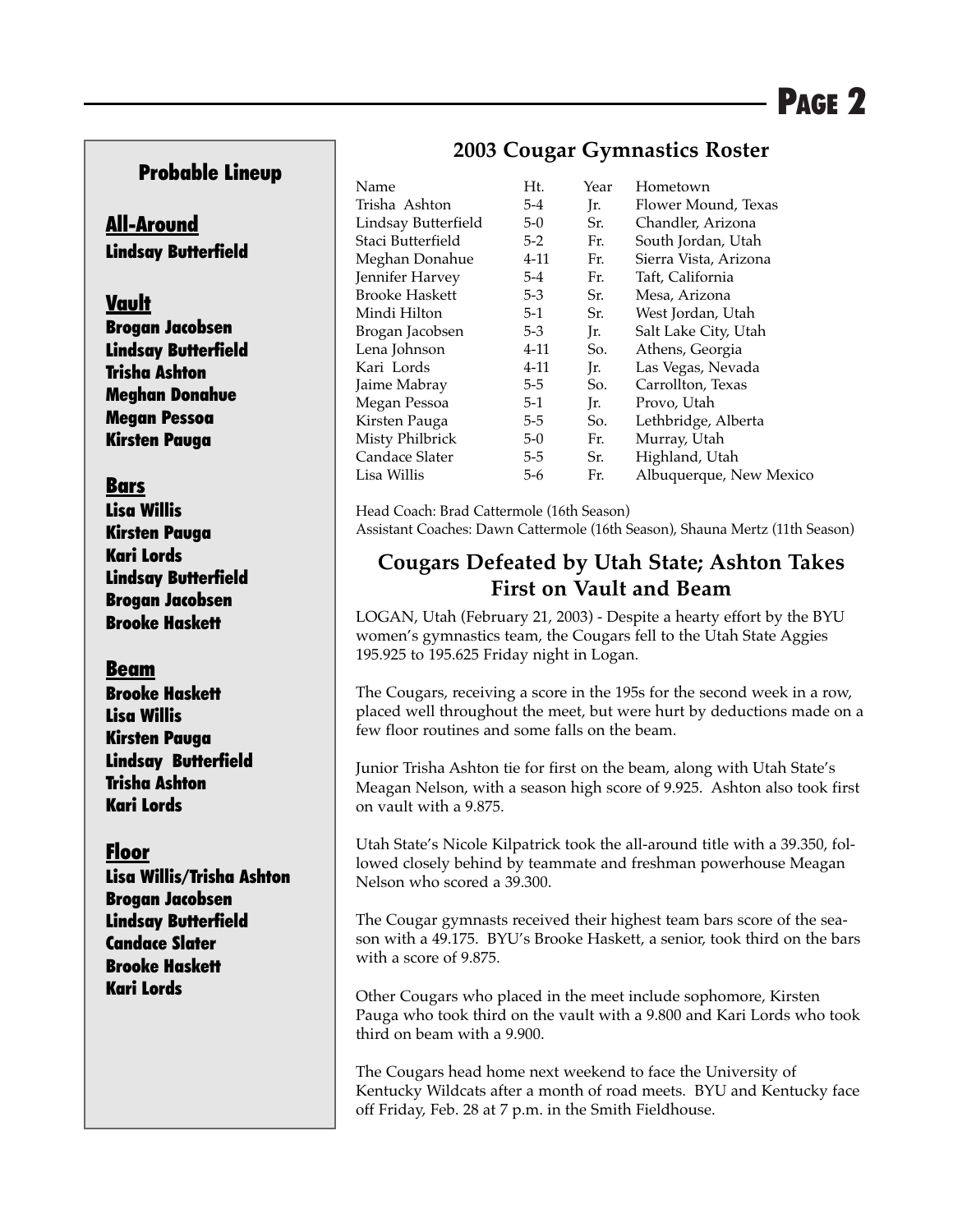# Gymnastics Schedule

| <b>DATE</b>       | <b>MEET</b>           |         |
|-------------------|-----------------------|---------|
| Jan $17$          | Utah                  | $0 - 1$ |
| Jan <sub>25</sub> | <b>Boise State</b>    | $1 - 1$ |
| Jan <sub>31</sub> | Kentucky              | $1 - 2$ |
| Feb 7-8           | <b>Cat Classic</b>    | $1 - 5$ |
| Feb 14            | Boise State           | $1-6$   |
| Feb 21            | Utah State            | $1 - 7$ |
| Feb 28            | Kentucky              |         |
| Mar 7             | USU, SUU, CMU         |         |
| Mar 15            | <b>Oregon State</b>   |         |
| Mar 21            | Missouri              |         |
| Mar 24            | Southern Utah         |         |
| Mar 28            | Utah                  |         |
| Apr 12            | <b>NCAA Regionals</b> |         |
| Apr 23-26         | <b>NCAA Nationals</b> |         |

#### **Utah State Meet Results**

**All-Around Lindsay Butterfield 38.375**

**Vault Brogan Jacobsen 9.525 Lindsay Butterfield 9.675 Trisha Ashton 9.875 Meghan Donahue 9.775 Megan Pessoa 9.750 Kirsten Pauga 9.800**

**Uneven Bars Lisa Willis 9.775 Kirsten Pauga 9.775 Kari Lords 9.825 Lindsay Butterfield 9.850 Brogan Jacobsen 9.850 Brooke Haskett 9.875**

**Balance Beam Brooke Haskett 9.275 Lisa Willis 9.825 Kirsten Pauga 9.825 Lindsay Butterfield 9.275 Trisha Ashton 9.925 Kari Lords 9.900**

**Floor Exercise Trisha Ashton 9.300 Brogan Jacobsen 9.800 Lindsay Butterfield 9.575 Candace Slater 9.775 Brooke Haskett 9.825 Kari Lords 9.850**

# 2002 Brigham Young Women's | BYU Team and Individual Records

|                    | Vault –       | Bars | Beam Floor            |       | Total   |
|--------------------|---------------|------|-----------------------|-------|---------|
| BYU Team Records   | 49.175 49.475 |      | 49.275 49.650 197.375 |       |         |
| Individual Records | 10.000 9.950  |      | 9.975                 | 9.975 | -39.700 |

### 2003 BYU Team Results

| Date | Meet             | Vault  | Bars   | Beam   | Floor  | Total       | W/L     |
|------|------------------|--------|--------|--------|--------|-------------|---------|
|      | 1/17 Utah        | 48.875 | 48.525 | 48.775 | 48.525 | 194.700     | $0-1$   |
|      | 1/25 Boise State | 48.550 | 48.725 | 49.150 | 49.175 | 195.600     | $1 - 1$ |
|      | 1/31 Kentucky    | 47.950 | 47.600 | 48.250 | 48.675 | 192.475 1-2 |         |
|      | 2/07 Cat Classic | 48.500 | 47.775 | 47.625 | 48.950 | 192.850 1-5 |         |
|      | 2/14 Boise State | 48.950 | 48.925 | 48.925 | 49.100 | 195.900     | $1-6$   |
|      | 2/21 Utah State  | 48.875 | 49.175 | 48.750 | 48.825 | 195.625 1-7 |         |
|      |                  |        |        |        |        |             |         |

# 2003 BYU Individual Results

|      | Trisha Ashton       |                          |                          |                |                          |                          |
|------|---------------------|--------------------------|--------------------------|----------------|--------------------------|--------------------------|
|      |                     | <b>VAULT</b>             | <b>BARS</b>              | <b>BEAM</b>    | <b>FLOOR</b>             | A-A                      |
| 1/17 | Utah                | 9.700                    | $\overline{a}$           | 9.575          | $-$                      | $ -$                     |
| 1/25 | <b>Boise State</b>  | 9.200                    |                          | 9.875          | $\overline{\phantom{a}}$ | $-$                      |
| 1/31 | Kentucky            | 9.625                    |                          | 9.750          |                          |                          |
| 2/7  | Cat Classic         | 9.650                    |                          | 8.575          |                          |                          |
| 2/8  | <b>Cat Classic</b>  | $-$                      | $\overline{\phantom{a}}$ | $\overline{a}$ | - -                      | $ -$                     |
| 2/14 | <b>Boise State</b>  | 9.900                    | $ -$                     | 9.900          | 9.625                    |                          |
| 2/21 | <b>Utah State</b>   | 9.875                    | $ -$                     | 9.925          | 9.300                    |                          |
|      | Lindsay Butterfield |                          |                          |                |                          |                          |
|      |                     | <b>VAULT</b>             | <b>BARS</b>              | <b>BEAM</b>    | <b>FLOOR</b>             | $A-A$                    |
| 1/17 | Utah                | 9.675                    | 9.250                    | 9.350          | 9.675                    | 37.950                   |
| 1/25 | <b>Boise State</b>  | 9.625                    | 9.825                    | 9.650          | 9.725                    | 38.825                   |
| 1/31 | Kentucky            | 9.275                    | 9.650                    | 9.375          | 9.250                    | 37.550                   |
| 2/7  | Cat Classic         | 9.550                    | 9.300                    | 9.725          | 9.800                    | 38.375                   |
| 2/8  | <b>Cat Classic</b>  | $-$                      | $-$                      | $-$            | 8.850                    | $ -$                     |
| 2/14 | <b>Boise State</b>  | 9.675                    | 9.825                    | 9.825          | 9.875                    | 39.200                   |
| 2/21 | Utah State          | 9.675                    | 9.850                    | 9.275          | 9.575                    | 38.375                   |
|      | Staci Butterfield   |                          |                          |                |                          |                          |
|      |                     | <b>VAULT</b>             | <b>BARS</b>              | <b>BEAM</b>    | <b>FLOOR</b>             | A-A                      |
| 1/17 | Utah                | $-$                      | $\overline{a}$           | $\overline{a}$ | $\overline{a}$           | $ -$                     |
| 1/25 | <b>Boise State</b>  | $ -$                     | $ -$                     | $ -$           | $ -$                     | - -                      |
| 1/31 | Kentucky            | $-$                      | $-$                      | $ -$           | $-$                      | $\overline{\phantom{a}}$ |
| 2/7  | Cat Classic         | $\overline{\phantom{0}}$ |                          |                |                          |                          |
| 2/8  | <b>Cat Classic</b>  | $ -$                     |                          |                |                          |                          |
| 2/14 | <b>Boise State</b>  | $ -$                     | $ -$                     | $ -$           |                          | - -                      |
| 2/21 | Utah State          | $ -$                     | $ -$                     | - -            | $ -$                     | $\overline{\phantom{a}}$ |
|      | Meghan Donahue      |                          |                          |                |                          |                          |
|      |                     | <b>VAULT</b>             | <b>BARS</b>              | <b>BEAM</b>    | <b>FLOOR</b>             | A-A                      |
| 1/17 | Utah                | 9.800                    | $\overline{a}$           | $\overline{a}$ | - -                      | $ -$                     |
| 1/25 | <b>Boise State</b>  | 9.800                    | $ -$                     | $ -$           | $-$                      |                          |
| 1/31 | Kentucky            | 9.750                    | $-$                      | $ -$           | - -                      | - -                      |
| 2/7  | Cat Classic         | 9.800                    |                          |                |                          | $-$                      |
| 2/8  | Cat Classic         | 9.600                    |                          |                |                          |                          |
| 2/14 | <b>Boise State</b>  | 9.800                    |                          |                |                          |                          |
| 2/21 | Utah State          | 9.775                    | $ -$                     | $ -$           | $ -$                     | $ -$                     |
|      |                     |                          |                          |                |                          |                          |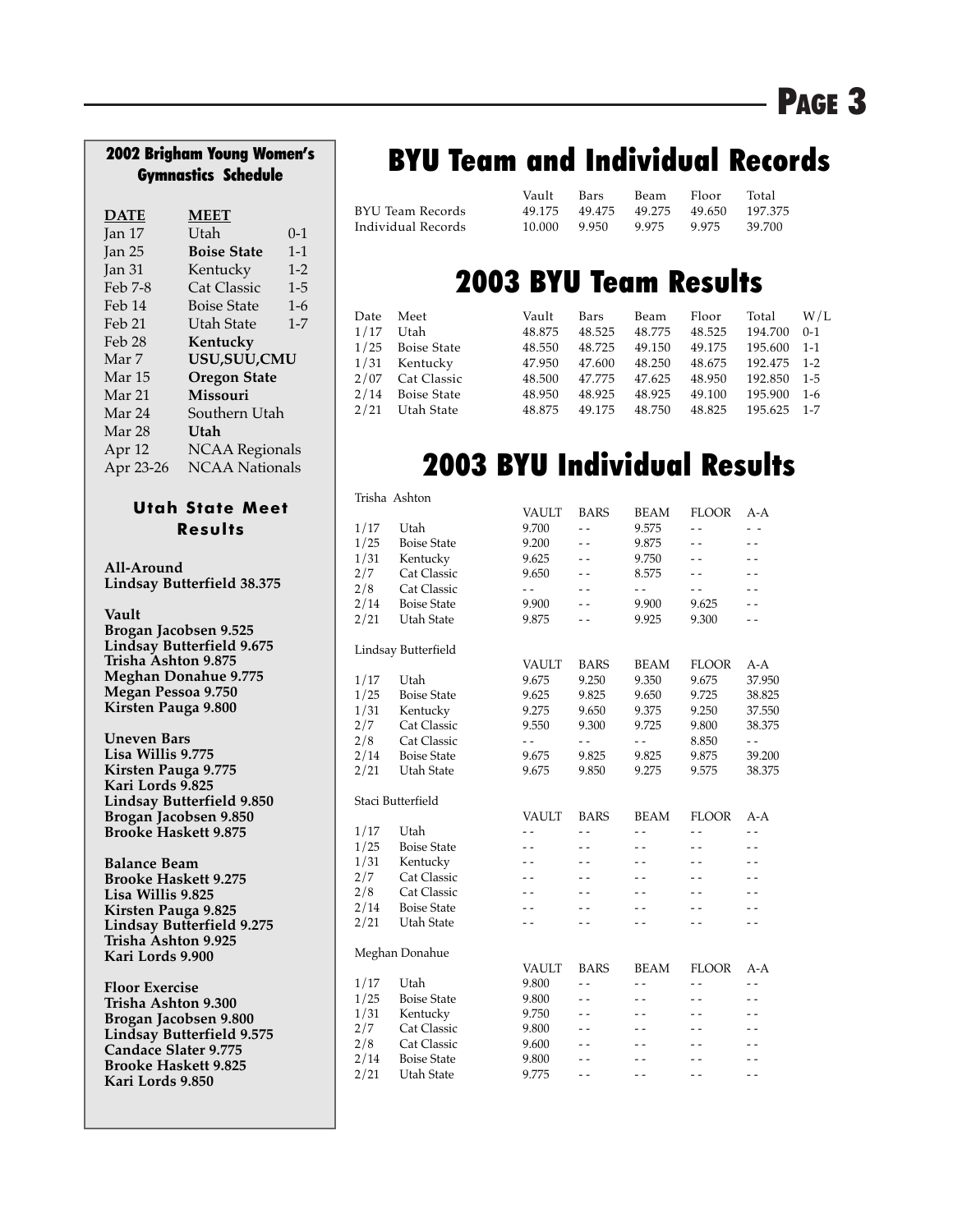# 2003 BYU Individual Results

Jennifer Harvey

|              | $, \dots$             | VAULT        | <b>BARS</b> | BEAM                     | <b>FLOOR</b>             | A-A     |
|--------------|-----------------------|--------------|-------------|--------------------------|--------------------------|---------|
| 1/17         | Utah                  | - -          | - -         | - -                      | $ -$                     | $-$     |
| 1/25         | <b>Boise State</b>    | - -          | $-$         | - -                      | $-$                      | - -     |
| 1/31         | Kentucky              | - -          | - -         | - -                      | - -                      | - -     |
| 2/7          | Cat Classic           | $-$          | $-$         | $-$                      | $-$                      | $-$     |
| 2/8          | <b>Cat Classic</b>    |              |             |                          | - -                      |         |
|              | <b>Boise State</b>    |              |             |                          |                          |         |
| 2/14         |                       | - -          | $-$         | $-$                      | $-$                      | $-$     |
| 2/21         | Utah State            |              | - -         | - -                      | - -                      | - -     |
|              |                       |              |             |                          |                          |         |
|              | <b>Brooke Haskett</b> |              |             |                          |                          |         |
|              |                       | <b>VAULT</b> | <b>BARS</b> | BEAM                     | FLOOR                    | $A - A$ |
| 1/17         | Utah                  | - -          | 9.850       | 9.675                    | 9.850                    | $-$     |
| 1/25         | <b>Boise State</b>    | $-$          | 9.925       | 9.725                    | 9.925                    | $ -$    |
| 1/31         | Kentucky              |              | 9.800       | 9.675                    | 9.900                    | - -     |
| 2/7          | Cat Classic           | - -          | 9.150       | 9.625                    | 9.750                    | $ -$    |
| 2/8          | Cat Classic           | - -          | - -         | $ -$                     | $\overline{\phantom{a}}$ | - -     |
| 2/14         | <b>Boise State</b>    | $-$          | 9.225       | 9.800                    | 9.850                    | $ -$    |
| 2/21         | Utah State            |              | 9.875       | 9.275                    | 9.825                    |         |
|              |                       |              |             |                          |                          |         |
| Mindi Hilton |                       |              |             |                          |                          |         |
|              |                       | VAULT        | <b>BARS</b> | BEAM                     | <b>FLOOR</b>             | A-A     |
| 1/17         | Utah                  | - -          | $ -$        | $\overline{\phantom{a}}$ | $ -$                     | - -     |
| 1/25         | <b>Boise State</b>    | $-$          | $-$         | $-$                      | $-$                      | $-$     |
| 1/31         | Kentucky              | - -          | - -         | - -                      | - -                      | - -     |
| 2/7          | Cat Classic           | $-$          | $-$         | $-$                      | $-$                      | $-$     |
| 2/8          | Cat Classic           |              | - -         | $ -$                     | $ -$                     |         |
| 2/14         | <b>Boise State</b>    |              | - -         | $-$                      | $-$                      | - -     |
| 2/21         | Utah State            |              | $-$         | $-$                      | $-$                      | - -     |
|              |                       |              |             |                          |                          |         |
|              | Brogan Jacobsen       |              |             |                          |                          |         |
|              |                       | VAULT        | <b>BARS</b> | BEAM                     | FLOOR                    | A-A     |
| 1/17         | Utah                  | $ -$         | 9.050       | $-$                      | $ -$                     | - -     |
| 1/25         | <b>Boise State</b>    | 9.675        | 9.800       | $ -$                     | 9.725                    | $-$     |
| 1/31         | Kentucky              | 9.250        | 9.675       | - -                      | 9.900                    | $ -$    |
| 2/7          | Cat Classic           | 9.750        | 9.800       | $-$                      | 9.775                    | - -     |
| 2/8          | Cat Classic           | $ -$         | 9.675       | - -                      | 9.850                    | - -     |
| 2/14         | <b>Boise State</b>    | 9.650        | 9.825       | $-$                      | 9.800                    | $-$     |
| 2/21         | Utah State            | 9.525        | 9.850       | - -                      | 9.800                    | - -     |
|              |                       |              |             |                          |                          |         |
| Lena Johnson |                       |              |             |                          |                          |         |
|              |                       | VAULT        | <b>BARS</b> | BEAM                     | <b>FLOOR</b>             | A-A     |
| 1/17         | Utah                  | 9.200        | - -         | - -                      | - -                      | $ -$    |
| 1/25         | <b>Boise State</b>    | - -          | - -         | - -                      | - -                      | $-$     |
| 1/31         | Kentucky              | - -          | - -         | - -                      | - -                      | - -     |
| 2/7          | Cat Classic           | $-$          | $-$         | $-$                      | $-$                      | $-$     |
| 2/8          | Cat Classic           |              |             |                          |                          |         |
| 2/14         | <b>Boise State</b>    |              |             |                          |                          |         |
|              |                       |              |             |                          |                          |         |
| 2/21         | Utah State            |              |             |                          |                          |         |
| Kari Lords   |                       |              |             |                          |                          |         |
|              |                       | VAULT        | <b>BARS</b> | BEAM                     | <b>FLOOR</b>             | A-A     |
| 1/17         | Utah                  | . .          | 9.825       | 9.850                    | 9.275                    | $-$     |
| 1/25         | <b>Boise State</b>    |              | 9.325       | 9.925                    | 9.875                    | $-$     |
| 1/31         |                       |              |             |                          | $-$                      |         |
|              | Kentucky              |              | 9.500       | 9.775                    |                          |         |
| 2/7          | Cat Classic           |              | 9.825       | 9.400                    | $\overline{\phantom{a}}$ |         |
| 2/8          | <b>Cat Classic</b>    |              | 9.775       | $\overline{\phantom{a}}$ | $-$                      |         |
| 2/14         | <b>Boise State</b>    |              | 9.725       | 9.425                    | 9.900                    |         |
| 2/21         | Utah State            |              | 9.825       | 9.900                    | 9.850                    |         |
|              |                       |              |             |                          |                          |         |